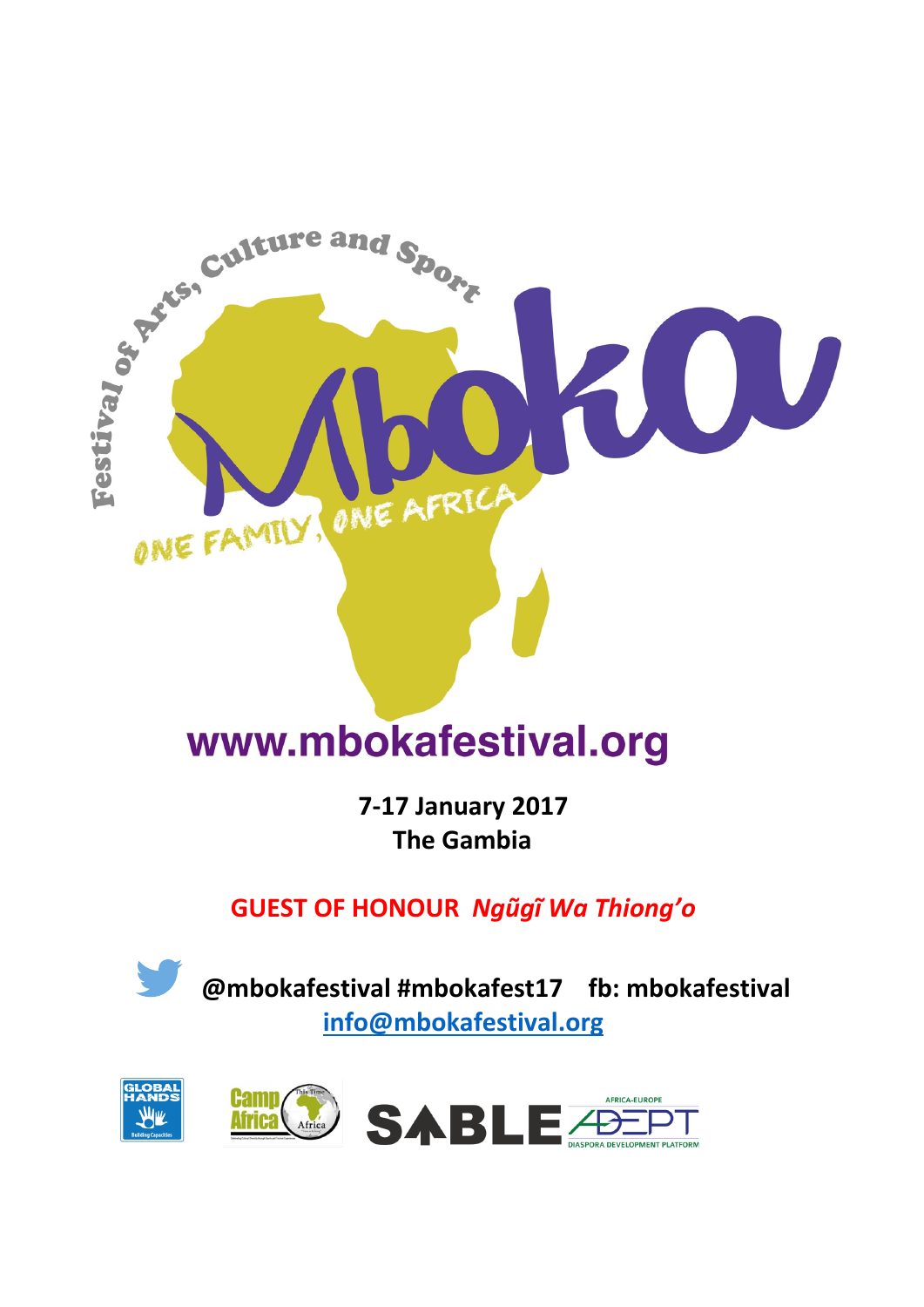| <b>DATE</b> | <b>ACTIVITY</b>                                                            | <b>PLACE</b>                                  | <b>TIME</b>     |
|-------------|----------------------------------------------------------------------------|-----------------------------------------------|-----------------|
|             |                                                                            |                                               |                 |
| 7 Jan       | <b>Opening Ceremony</b>                                                    | <b>Manduar Hub</b>                            | 9am             |
|             | <b>Community Cultural</b><br>Performances incl.                            | nr. Brikama                                   | 2pm             |
|             |                                                                            |                                               |                 |
|             | Music by Tatadinding-The Gambia's Kora Maestro<br>Kemetic Yoga at with the |                                               | 8pm<br>8-8.45am |
|             | Numbi Arts Group                                                           | Sandele Lodge,<br><b>Kartong</b>              |                 |
| 8 Jan       | Youth Conference 'Lu Ma Warr'                                              | Manduar Hub                                   | 10am -          |
|             | (The Leader in Me)                                                         |                                               | 4.30pm          |
|             | <b>Excursion incl. Wrestling Match</b>                                     | Paradise Beach                                | 4pm             |
|             |                                                                            | Sanayang                                      |                 |
|             | Kemetic Yoga at with the                                                   | Sandele Lodge,                                | 8am             |
|             | Numbi Arts Group                                                           | Kartong                                       |                 |
| 9 Jan       | Readings with local poets, The Cloud, Jamaican                             | <b>African Poetry Library</b>                 | 7pm             |
|             | /British poet Patricia Foster, Faith Kolowole, @ Mango Tree                |                                               |                 |
|             | and fiction writer, Bintou Sanneh                                          |                                               |                 |
|             | Launch of a new creative writing competition                               |                                               |                 |
|             | Kemetic Yoga at with the                                                   | Sandele Lodge,                                | 8am-8.45        |
|             | Numbi Arts Group                                                           | <b>Kartong</b>                                |                 |
| 10 Jan      | Responsible Tourism Seminar:<br>(Day 1)                                    | Senegambia Hotel                              | 9am-5pm         |
|             | Issues, challenges and the way forward                                     |                                               |                 |
|             | Kemetic Yoga with the                                                      | Sandele Lodge,                                |                 |
|             | Numbi Arts Group                                                           | Kartong                                       |                 |
| 11 Jan      | <b>Responsible Tourism Seminar</b><br>(Day 2)                              | Senegambia Hotel                              | 9am-5pm         |
|             | Issues, challenges and the way forward :                                   |                                               |                 |
|             | Kemetic Yoga with the                                                      | Sandele Lodge,                                |                 |
|             | Numbi Arts Group                                                           | <b>Kartong</b>                                |                 |
| 12 Jan      | <b>SABLE International Bookfair</b>                                        | Senegambia Hotel                              | 10am-6pm        |
|             | & Art Exhibition & 'Good Food'                                             | Senegambia Hotel                              |                 |
|             | Market Fair (Set up)                                                       |                                               |                 |
|             | (Locally grown 'superfoods' and organic foodstuffs)                        |                                               |                 |
|             | Kemetic Yoga at with the                                                   | Sandele Lodge,                                | 8am-8.45        |
|             | Numbi Arts Group<br>Poetry workshop with SABLE Poet in Residence           | Kartong                                       |                 |
|             |                                                                            | African Poetry Library<br>@Mango Tree, Fajara | 5.30-7pm        |
| 13 Jan      | Patricia Foster                                                            | <b>Manduar Hub</b>                            |                 |
|             | Conference - Questioning the<br>'Logic of the System': A Critical Look at  |                                               | 9.30am-4pm      |
|             | Southern Perspectives. (Day 1)                                             |                                               |                 |
|             | <b>Bookfair and Art Exhibition</b>                                         | Senegambia Hotel                              | 10am-6pm        |
|             | <b>SABLE/HBF International Bookfair</b>                                    |                                               |                 |
|             | and Art exhibition 'Good Food' Market                                      |                                               |                 |
|             | (Locally grown 'superfoods'                                                |                                               |                 |
|             | and organic foodstuffs)                                                    |                                               |                 |
|             | Official Launch of International SABLE/HBF                                 | Senegambia Hotel                              | 6.30pm          |
|             | <b>International Bookfair</b>                                              |                                               |                 |
|             | Opened by Professor Ngũgĩ Wa Thiong'o                                      |                                               |                 |
|             | African Diaspora Poetry Reading -,                                         | <b>African Poetry Library</b>                 | 8.00pm          |
|             | incl. Patricia Foster, Rosamond S. King,                                   | <b>Mango Tree</b>                             |                 |
|             | Cornelius Gomez & others (venue tbc)                                       | Fajara                                        |                 |
| 14 Jan      | Conference - Questioning the                                               | Manduar Hub                                   | 10.00-4pm       |
|             | 'Logic of the System'                                                      |                                               |                 |
|             | Keynote: Ngũgĩ Wa Thiong'o                                                 |                                               |                 |
|             | Poetry Workshop with Patricia Foster                                       | African Poetry Library                        | 10am-12pm       |
|             | (open to all)                                                              | Mango Tree, Fajara                            |                 |
|             | SABLE /HBF International Bookfair (Day 1)                                  | Senegambia Hotel                              | 10am-6pm        |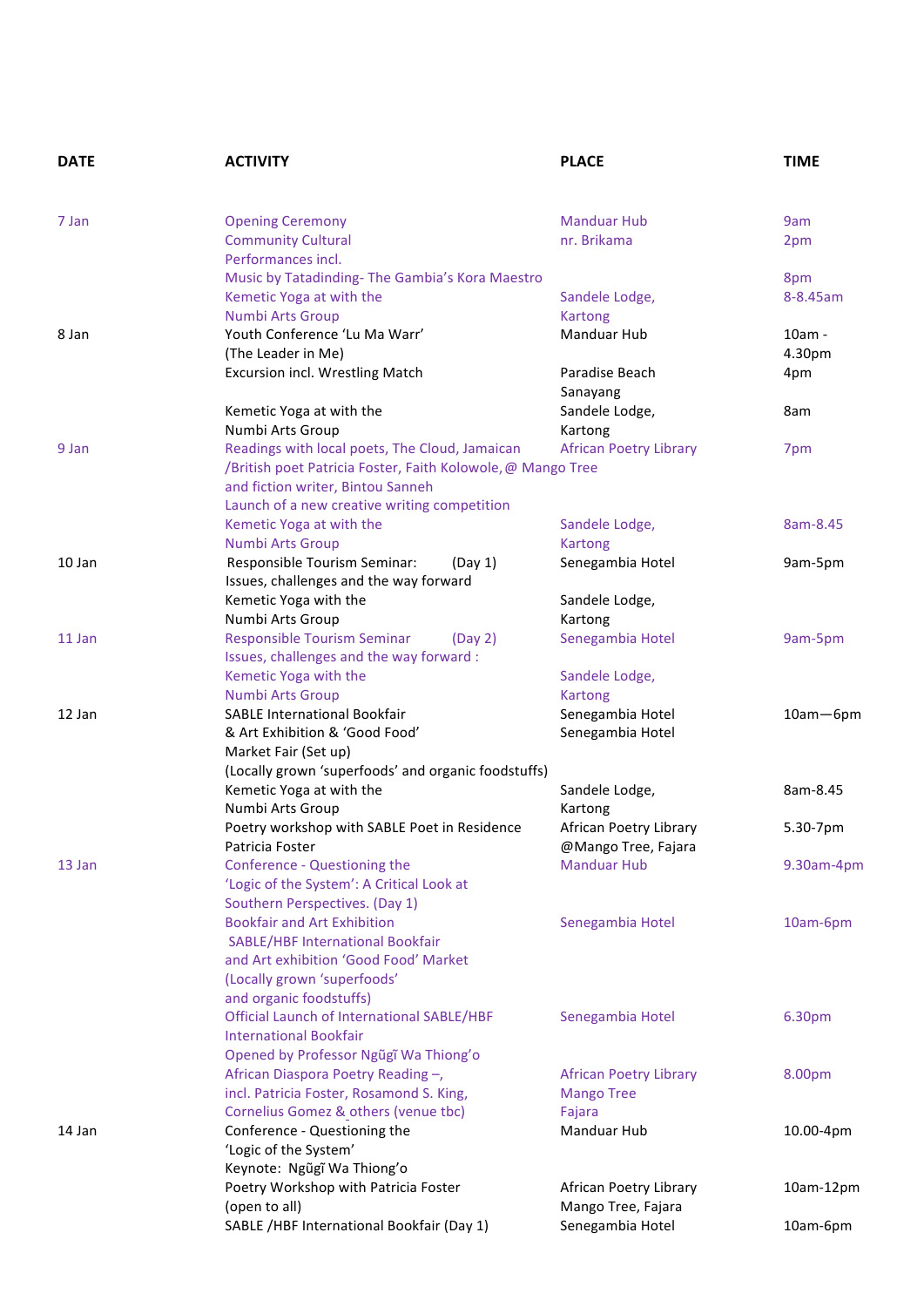|        | & Art Exhibition 'Good Food' Market<br>(Locally grown 'superfoods' and organic foodstuffs)<br>Book Launch : Ibrahima Amadou Amalion - Niang | Senegambia Hotel            | 3pm       |  |  |
|--------|---------------------------------------------------------------------------------------------------------------------------------------------|-----------------------------|-----------|--|--|
|        | The Black Hermit by Ngũgĩ Wa Thiong'o<br>Bakau                                                                                              | Ebunjan Theatre,            | 8pm       |  |  |
| 15 Jan | <b>SABLE /HBF International Bookfair</b>                                                                                                    | Senegambia Hotel            | 10am-6pm  |  |  |
|        | & Art Exhibition                                                                                                                            | Senegambia Hotel            |           |  |  |
|        | 'Good Food' Market                                                                                                                          |                             |           |  |  |
|        | (Locally grown 'superfoods' and organic foodstuffs)                                                                                         |                             |           |  |  |
|        | <b>Book Launch for Kevin Eze</b>                                                                                                            | <b>Amalion Publications</b> | $12-1pm$  |  |  |
|        | Book Launch for Rosamond S. King                                                                                                            | Senegambia Hotel            | $1-2pm$   |  |  |
|        | Special guest writer Ngũgĩ Wa Thiong'o                                                                                                      |                             | $3-6pm$   |  |  |
|        | Reading by Ngugi and interview                                                                                                              | Senegambia Hotel            | $3 - 6pm$ |  |  |
| 16 Jan | SABLE /HBF International Bookfair                                                                                                           | Senegambia Hotel            | 2pm-6pm   |  |  |
|        | & Art Exhibition (Set up) from open                                                                                                         | Senegambia Hotel            |           |  |  |
|        | 'Good Food' Market                                                                                                                          |                             |           |  |  |
|        | (Locally grown 'superfoods' and organic foodstuffs)                                                                                         |                             |           |  |  |
|        | Dramatisation of The Upright Revolution                                                                                                     | Senegambia Hotel            | 5.30-6pm  |  |  |
|        | Led by Mr Cornelius Gomez<br>(Wolof)                                                                                                        |                             |           |  |  |
|        | Reading of The Upright Revolution (Swedish)<br>by Lamin Njie                                                                                |                             |           |  |  |
|        | Book presentation and signing                                                                                                               | Senegambia Hotel            | 6-6.30pm  |  |  |
|        | Announcement of 2018 Mboka Festival                                                                                                         |                             |           |  |  |
| 17 Jan | <b>Breakdown of SABLE/HBF</b>                                                                                                               | Senegambia Hotel            | Midday    |  |  |
|        | <b>International Bookfair and Art Exhibition</b>                                                                                            |                             |           |  |  |
|        | 'Good Food' Market                                                                                                                          |                             |           |  |  |
|        | (Locally grown 'superfoods' and organic foodstuffs)                                                                                         |                             |           |  |  |
|        | Poetry Panel ; Sending your work for international submissions                                                                              |                             |           |  |  |
|        | in journals and competitions with Kadija Sesay                                                                                              |                             | $12-1pm$  |  |  |
|        | <b>CLOSING EVENT</b>                                                                                                                        |                             |           |  |  |
|        | <b>OPEN MIC Followed by</b>                                                                                                                 |                             |           |  |  |
|        | Royal Messenjah<br>(TBC)                                                                                                                    |                             |           |  |  |
|        | Music by DJ's Musufing and others                                                                                                           |                             |           |  |  |
|        | African Poetry Library at Mango Tree, Fajara                                                                                                | $8pm-11pm$                  |           |  |  |
|        |                                                                                                                                             |                             |           |  |  |
|        |                                                                                                                                             |                             |           |  |  |
|        |                                                                                                                                             |                             |           |  |  |

#### **HIGHLIGHTS**

\*OPENING CEREMONY 7 Jan at Manduar Development Hub with Tatadinding Gambia's kora maestro

\*INTERNATIONAL BOOK, ART AND GOOD MARKET FOOD FAIR 12-17 Jan at Senegambia Hotel

\*Theatre: The Black Hermit a play by *Ngũgĩ Wa Thiong'o* 14 Jan at Ebunjan Theatre in Bakau

#### **CALL: 7680368**

### **Most events are free.**

**Opening ceremony, Excursion, Theatre, Tourism Seminar, Academic Conference, Closing Ceremony have a small door charge.**